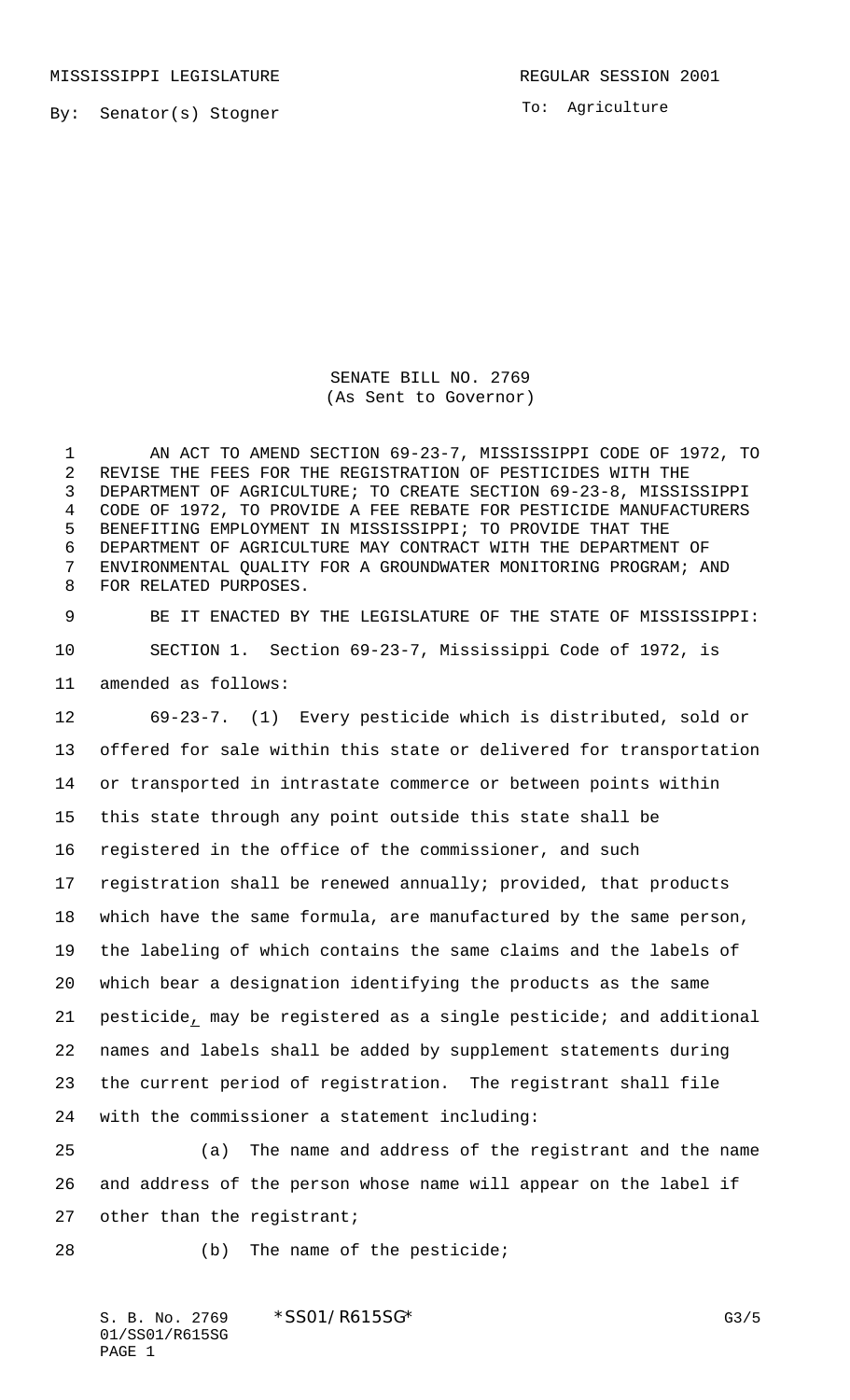(c) A complete copy of the labeling accompanying the pesticide and a statement of all claims to be made for it, including directions for use and the use classification as provided for in FIFRA;

 (d) If requested by the commissioner, a full description of the tests made and the results thereof upon which the claims are based. In the case of renewal of registration, a statement shall be required only with respect to information which is different from that furnished when the pesticide was registered or last reregistered; and

 (e) Any other information required by the commissioner which may be prescribed by regulation.

 (2) The registrant shall pay an annual fee of Two Hundred Dollars (\$200.00) for each brand or grade of pesticide registered. All of the fees collected under authority of this section shall be deposited in a special fund in the Treasury of the State of Mississippi and subject to appropriation by the Mississippi Legislature. The fees shall be used by the Mississippi Department of Agriculture and Commerce for enforcement of this chapter. The Department of Agriculture and Commerce may contract with the Department of Environmental Quality for a groundwater monitoring program. **\* \* \***

 (3) The commissioner, whenever he deems it necessary in the administration of this chapter, may require the submission of the complete formula of any pesticide. If it appears to the commissioner that the composition of the articles is such as to warrant the proposed claims for it, and if the article and its labeling and other material required to be submitted comply with the requirements of Section 69-23-5, he shall register the article; provided, that the article is registered under FIFRA. If the state is certified by the administrator of EPA to register pesticides pursuant to Section 24(c) of FIFRA, he may register the

S. B. No. 2769 \*SS01/R615SG\* 01/SS01/R615SG PAGE 2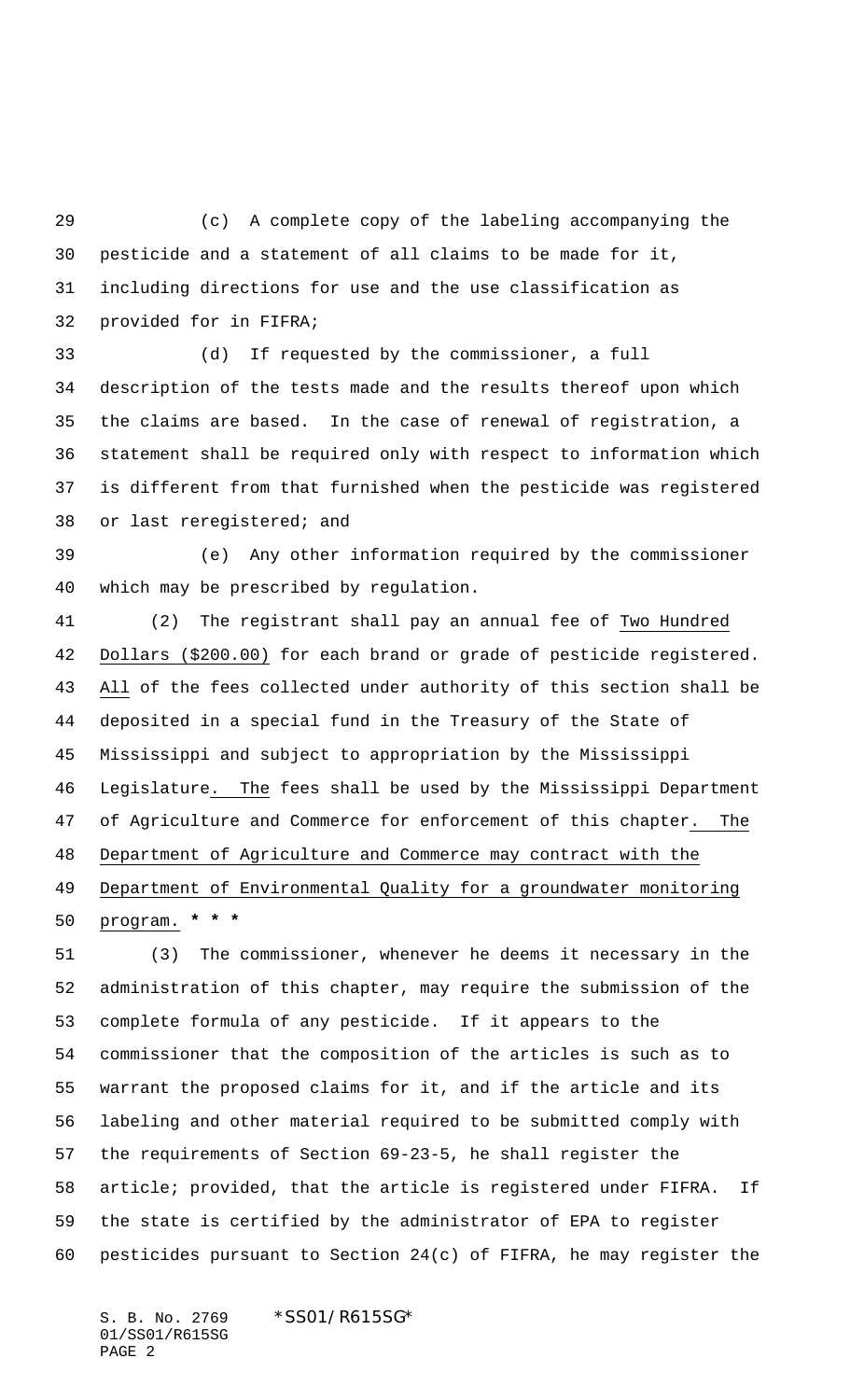article to meet special local needs if he determines that the registration will not be in violation of FIFRA.

 (4) If it does not appear to the commissioner that the article is such as to warrant the proposed claims for it or if the article and its labeling and other material required to be submitted do not comply with the provisions of this chapter, he shall notify the applicant of the manner in which the article, labeling or other material required to be submitted fail to comply with the chapter so as to afford him an opportunity to make the necessary corrections. If, upon receipt of such notice, the applicant does not make the required changes, the commissioner may refuse to register the article and the applicant may request a hearing. In order to protect the public, the commissioner, with approval of the advisory board provided for in Section 69-25-3, may, at any time, cancel or suspend the registration of a pesticide if he determines that it does not comply with this chapter or creates an imminent hazard; or, pursuant to a notice from the Commission on Environmental Quality under Section 49-17-26 in relation to state underground water quality standards, he shall provide for modification of the labeling of any pesticide, or suspend or cancel the registration of any pesticide or any use of any pesticide, or adopt a regulation in accordance with Section 69-23-9 to protect the underground water resources, as defined in the Federal Safe Drinking Water Act, in the shortest reasonable time. He may advise EPA of the manner in which a federally registered pesticide fails to comply with FIFRA and suggest the necessary corrections.

 (5) Notwithstanding any other provision of this chapter, registration is not required in case of a pesticide shipped from one plant within this state to another plant within this state operated by the same person.

 SECTION 2. The following section shall be codified as Section 69-23-8, Mississippi Code of 1972:

S. B. No. 2769 \*SS01/R615SG\* 01/SS01/R615SG PAGE 3